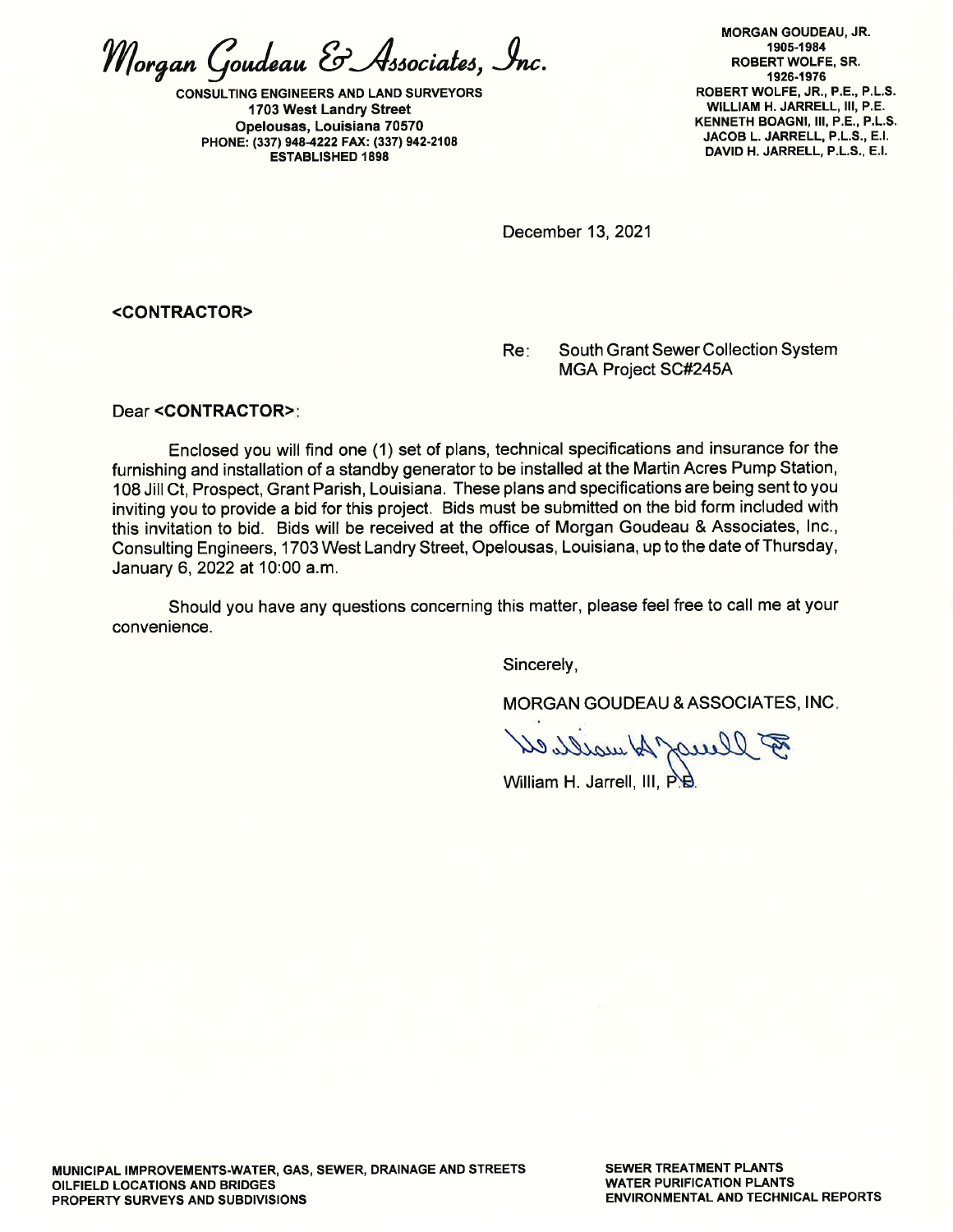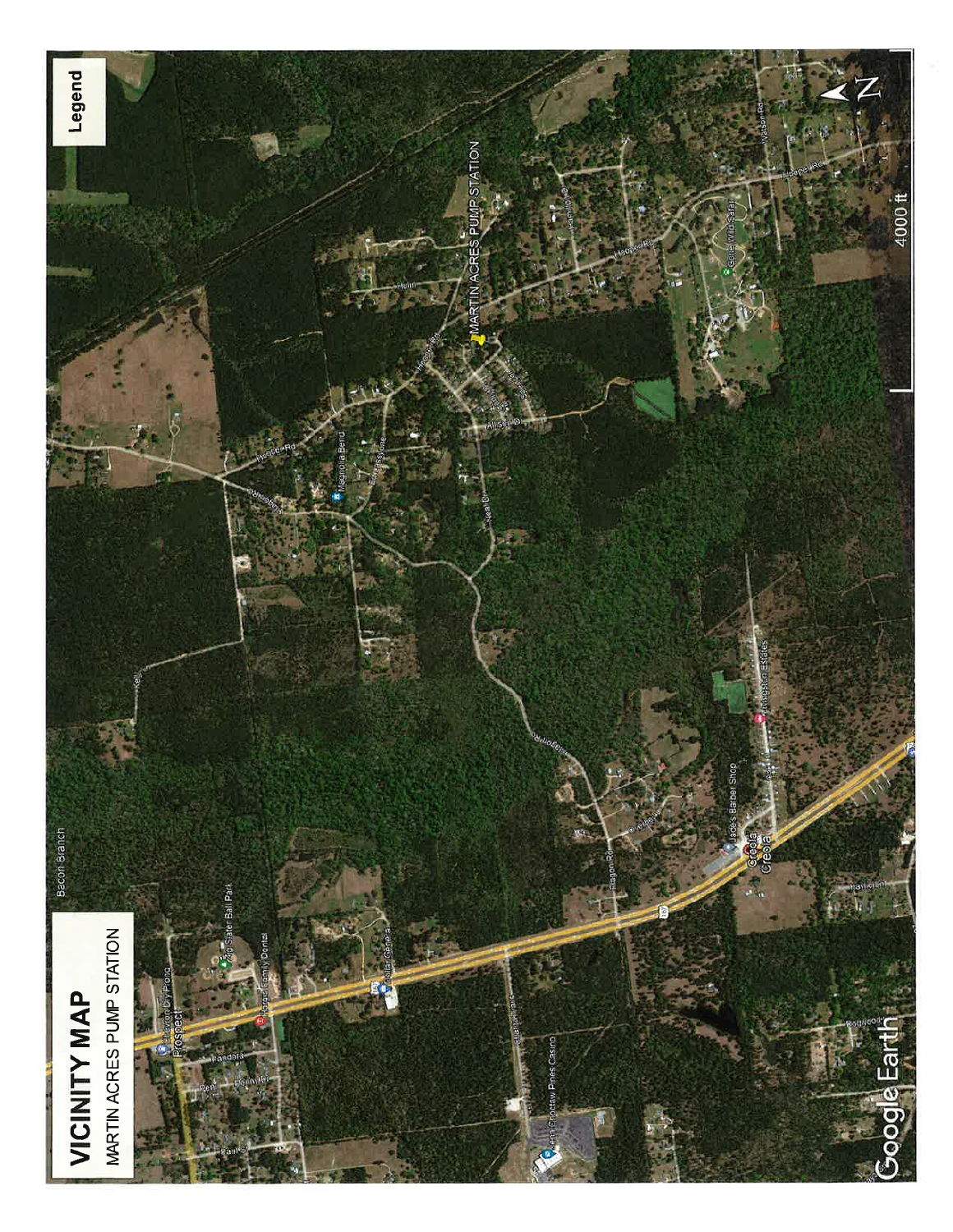#### **LOUISIANA UNIFORM PUBLIC WORK BID FORM**

| To: | <b>Grant Parish Police Jury</b>              |
|-----|----------------------------------------------|
|     | 200 Main Street                              |
|     | Colfax, LA 71417                             |
|     | (Owner to provide name and address of owner) |

Bid For: South Grant Sewer Collection System MGA Project SC#245-A

*(Owner to provide name of project and other identifying information)* 

The undersigned bidder hereby declares and represents that she/he; a) has carefully examined and understands the Bidding Documents, b) has not received, relied on, or based his bid on any verbal instructions contrary to the Bidding Documents or any addenda, c) has personally inspected and is familiar with the project site, and hereby proposes to provide all labor, materials, tools, appliances and facilities as required to perform, in a workmanlike manner, all work and services for the construction and completion of the referenced project, all in strict accordance with the Bidding Documents prepared by: Morgan Goudeau & Associates, Inc., Opelousas, Louisiana endeaver and dated: December 2021 Opelousas, Louisiana and Duckenber 2021

*(Owner to provide name of entity preparing bidding documents.)*

<u>. Andrew State Communication of the Communication of the Communication of the Communication of the Communication</u>

Bidders must acknowledge all addenda. The Bidder acknowledges receipt of the following **ADDENDA:** (Enter the number the Designer has assigned to each of the addenda that the Bidder is acknowledging).

**TOTAL BASE BID**: For all work required by the Bidding Documents (including any and all unit prices designated "Base Bid" \*but not alternates) the sum of:

Dollars (\$ )

**ALTERNATES**: For any and all work required by the Bidding Documents for Alternates including any and all unit prices designated as alternates in the unit price description.

**Alternate No. 1** *(Owner to provide description of alternate and state whether add or deduct)* for the lump sum of:

Dollars (\$ )

**Alternate No. 2** *(Owner to provide description of alternate and state whether add or deduct)* for the lump sum of:

|  |  | Dollars |  |  |
|--|--|---------|--|--|
|--|--|---------|--|--|

**Alternate No. 3** *(Owner to provide description of alternate and state whether add or deduct)* for the lump sum of:

 $\blacksquare$  Dollars  $(\$$   $\blacksquare$ 

**NAME OF BIDDER**: **ADDRESS OF BIDDER**:

**LOUISIANA CONTRACTOR'S LICENSE NUMBER**: **NAME OF AUTHORIZED SIGNATORY OF BIDDER**: **TITLE OF AUTHORIZED SIGNATORY OF BIDDER**: **SIGNATURE OF AUTHORIZED SIGNATORY OF BIDDER\*\*: DATE**:

#### **THE FOLLOWING ITEMS ARE TO BE INCLUDED WITH THE SUBMISSION OF THIS LOUISIANA UNIFORM PUBLIC WORK BID FORM:**

\* The Unit Price Form shall be used if the contract includes unit prices. Otherwise it is not required and need not be included with the form. The number of unit prices that may be included is not limited and additional sheets may be included if needed.

\*\* **A CORPORATE RESOLUTION OR WRITTEN EVIDENCE** of the authority of the person signing the bid for the public work as prescribed by LA R.S. 38:2212(B)(5).

**BID SECURITY** in the form of a bid bond, certified check or cashier's check as prescribed by LA R.S. 38:2218(A) attached to and made a part of this bid.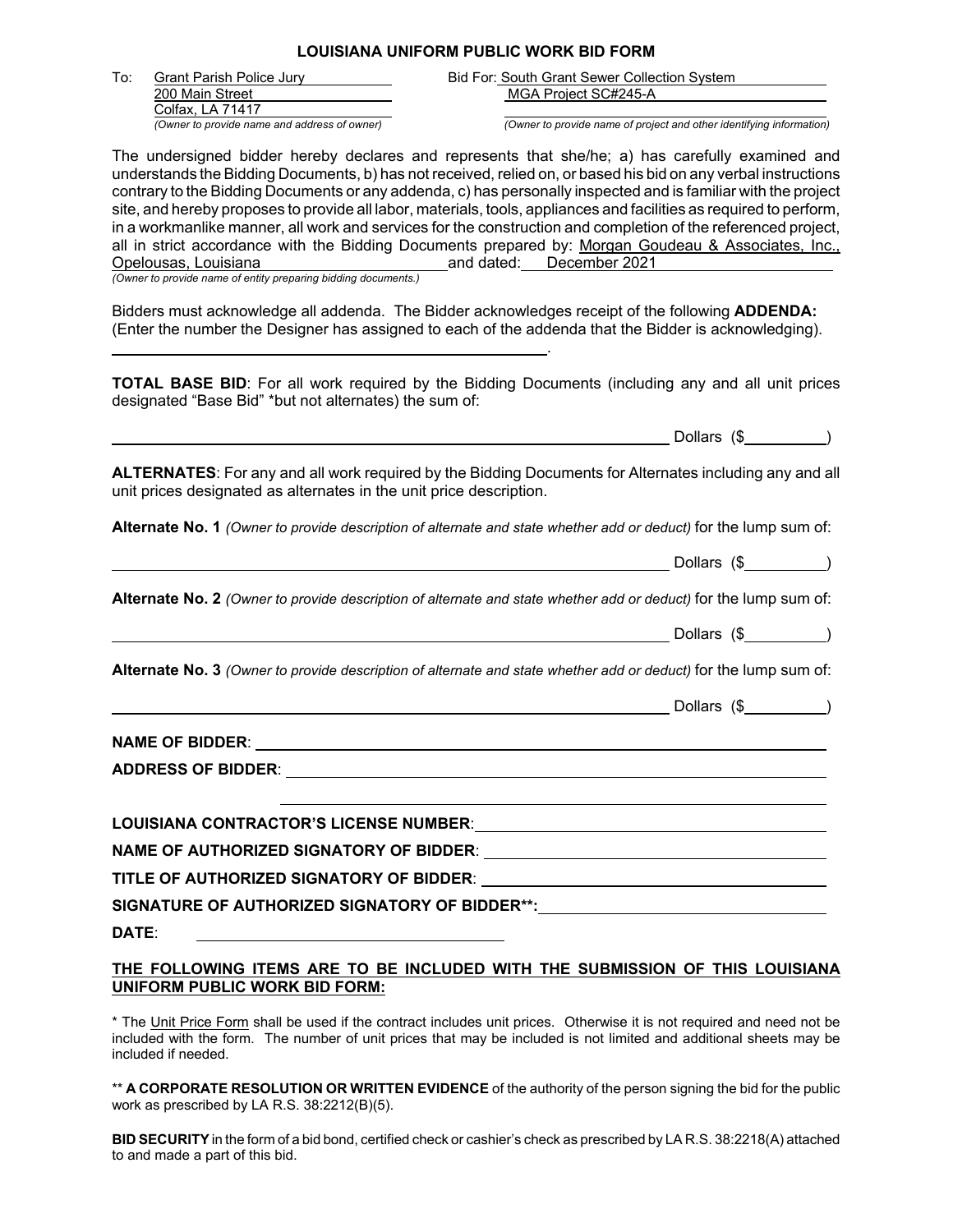### **LOUISIANA UNIFORM PUBLIC WORK BID FORM**

Colfax, LA 71417

To: Grant Parish Police Jury Bid For: South Grant Sewer Collection System 200 Main Street MGA Project SC#245-A

*(Owner to provide name and address of owner) (Owner to provide name of project and other identifying)*

**UNIT PRICES:** This form shall be used for any and all work required by the Bidding Documents and described as unit prices. Amounts shall be stated in figures and only in figures.

| <b>DESCRIPTION</b> |                 | ⊠ Base Bid or □ Alt # |                 | Furnish and install generator and ATS, complete in every respect,<br>including all civil, mechanical, and electrical work for a complete<br>and operating system. |            |                                                  |  |
|--------------------|-----------------|-----------------------|-----------------|-------------------------------------------------------------------------------------------------------------------------------------------------------------------|------------|--------------------------------------------------|--|
| <b>REF NO.</b>     | <b>QUANTITY</b> |                       | UNIT OF MEASURE |                                                                                                                                                                   | UNIT PRICE | UNIT PRICE EXTENSION (Quantity times Unit Price) |  |
|                    |                 |                       | Lump Sum        |                                                                                                                                                                   |            |                                                  |  |

| <b>DESCRIPTION</b> |                 |  | $\Box$ Base Bid or $\Box$ Alt # | N/A        |                                                  |  |  |  |
|--------------------|-----------------|--|---------------------------------|------------|--------------------------------------------------|--|--|--|
| REF NO.            | <b>QUANTITY</b> |  | UNIT OF MEASURE                 | UNIT PRICE | UNIT PRICE EXTENSION (Quantity times Unit Price) |  |  |  |
| N/A                | N/A             |  | N/A                             | N/A        | N/A                                              |  |  |  |

| DESCRIPTION |          |  | $\Box$ Base Bid or $\Box$ Alt # | N/A        |                                                  |  |  |  |
|-------------|----------|--|---------------------------------|------------|--------------------------------------------------|--|--|--|
| REF NO.     | QUANTITY |  | UNIT OF MEASURE                 | UNIT PRICE | UNIT PRICE EXTENSION (Quantity times Unit Price) |  |  |  |
| N/A         | N/A      |  | N/A                             | N/A        | N/A                                              |  |  |  |

| <b>DESCRIPTION</b> |                 |  | $\Box$ Base Bid or $\Box$ Alt # | N/A        |                                                  |  |  |
|--------------------|-----------------|--|---------------------------------|------------|--------------------------------------------------|--|--|
| REF NO.            | <b>QUANTITY</b> |  | UNIT OF MEASURE                 | UNIT PRICE | UNIT PRICE EXTENSION (Quantity times Unit Price) |  |  |
| N/A                | N/A             |  | N/A                             | N/A        | N/A                                              |  |  |

| <b>DESCRIPTION</b> |          |     | $\Box$ Base Bid or $\Box$ Alt # | N/A        |                                                  |  |
|--------------------|----------|-----|---------------------------------|------------|--------------------------------------------------|--|
| REF NO.            | QUANTITY |     | UNIT OF MEASURE                 | UNIT PRICE | UNIT PRICE EXTENSION (Quantity times Unit Price) |  |
| N/A                |          | N/A | N/A                             | N/A        | N/A                                              |  |

Wording for "DESCRIPTION" is to be provided by the Owner.

All quantities are estimated. The contractor will be paid based upon actual quantities as verified by the Owner.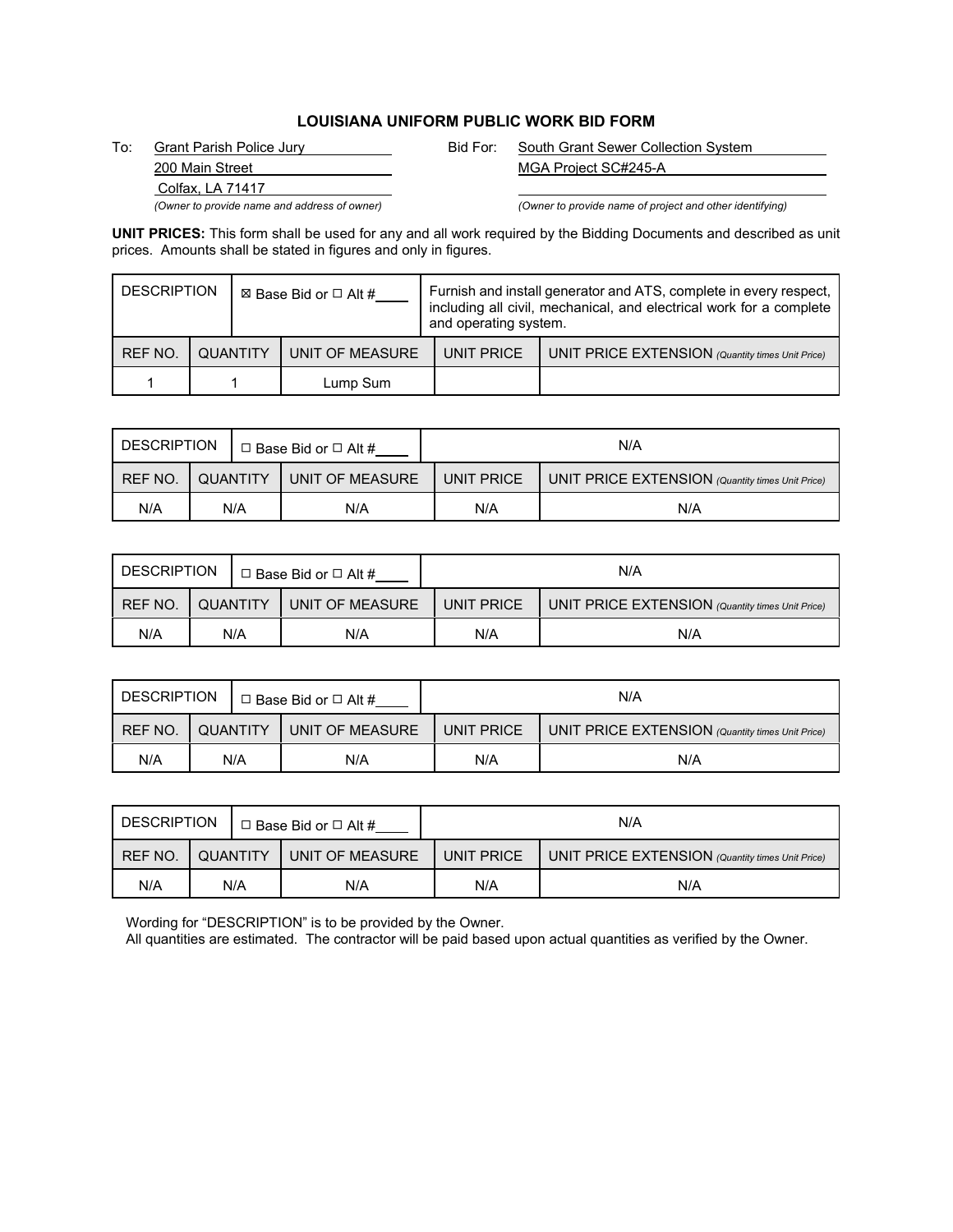### **INSURANCE REQUIREMENTS**

A. The limits of liability for the insurance required by the Grant Parish Police Jury shall provide courage for not less than the following amounts or greater where required by Laws and Regulations:

#### 1. Workers' Compensation, and related coverages:

| a. State:                | Statutory      |
|--------------------------|----------------|
| b. Applicable Federal    |                |
| (E.g., Longshoreman's):  | Statutory      |
| c. Employer's Liability: | \$1,000,000.00 |

2. Contractor's General Liability which shall include completed operations and product liability coverages and eliminate the exclusion with respect to property under the care, custody and control of Contractor:

|    | a. | General Aggregate                                | \$2,000,000.00   |
|----|----|--------------------------------------------------|------------------|
|    | b. | Products - Completed Operations Aggregate        | \$2,000,000.00   |
|    | C. | Personal and Advertising Injury                  | \$1,000,000.00   |
|    | d. | Each Occurrence (Bodily Injury and Property      |                  |
|    |    | Damage)                                          | \$1,000,000.00   |
|    | е. | Property Damage Liability Insurance will provide |                  |
|    |    | Explosion, Collapse, and Underground coverages   |                  |
|    |    | where applicable                                 |                  |
|    | f. | <b>Excess or Umbrella Liability</b>              |                  |
|    |    | 1. General Aggregate                             | \$1,000,000.00   |
|    |    | Each Occurrence<br>$2^{\circ}$                   | \$1,000,000.00   |
|    |    |                                                  |                  |
| 3. |    | Automobile Liability:                            |                  |
|    |    |                                                  |                  |
|    | а. | Bodily Injury:                                   |                  |
|    |    | Each Person                                      | \$1,000,000.00   |
|    |    | Each Accident                                    | \$1,000,000.00   |
|    | b. | <b>Property Damage:</b>                          |                  |
|    |    | Each Accident                                    | 500,000.00<br>S. |
|    | C. | Combined Single Limit of:                        | \$1,000,000.00   |

4. The Contractual Liability coverage required by the Town shall provide coverage for not less than the following amounts:

| \$1,000,000.00 |
|----------------|
| \$1,000,000.00 |
|                |
| \$1,000,000.00 |
| \$1,000,000.00 |
|                |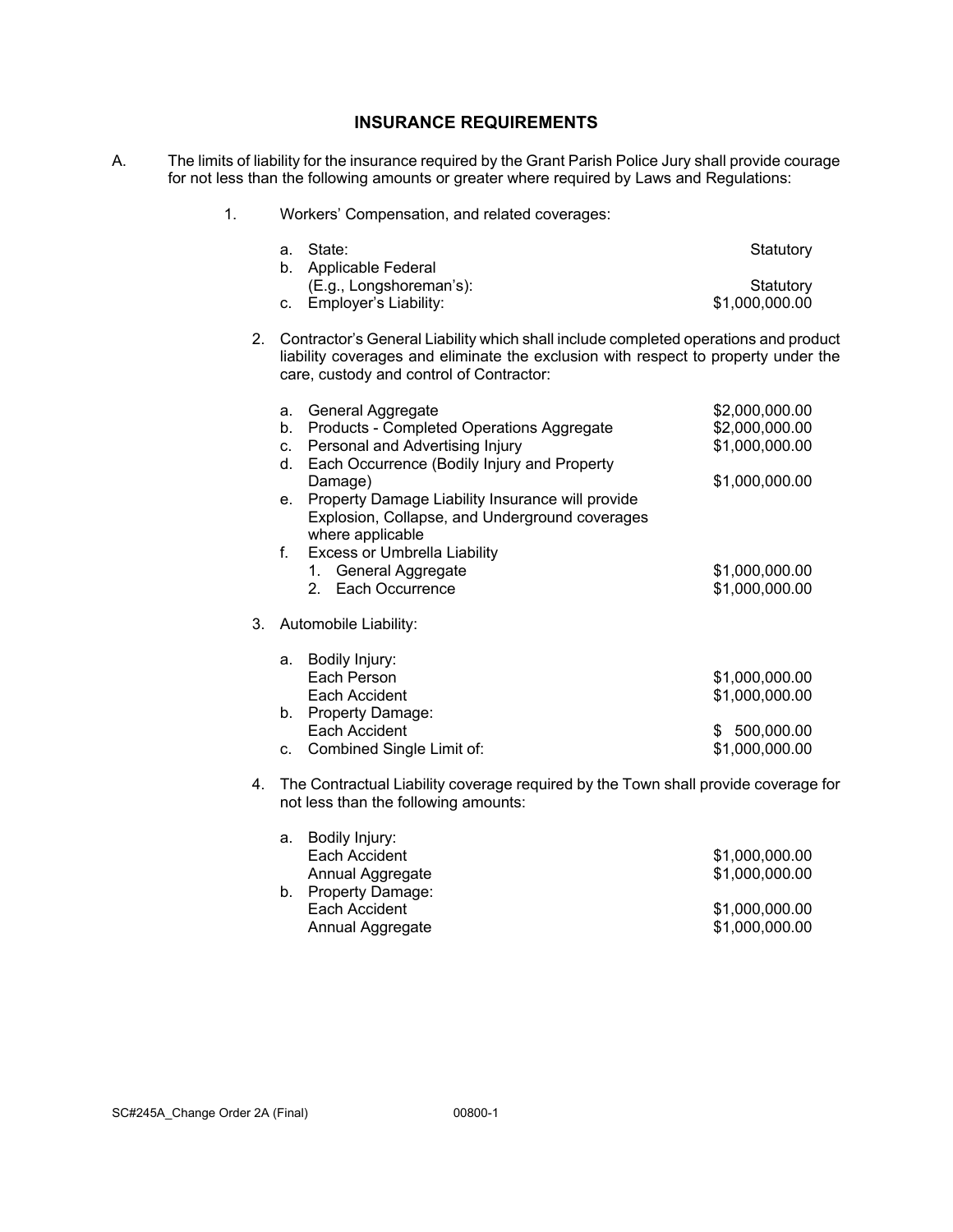## **SECTION 16200 – DETAIL SPECIFICATIONS FOR ELECTRICAL INSTALLATION**

### *PART – 1 GENERAL*

- 1.01 Scope:
- A. The work covered by this section shall include furnishing and/or installation of all electrical equipment and necessary wiring systems required to provide the owner with a complete and operating system and shall consist of the following basic items of work:
	- 1. Low voltage wire, conduit and fittings
	- 2. Duct lines and pull boxes
	- 3. Grounding systems
	- 4. Mounting racks and materials
	- 5. Generators
	- 6. Automatic transfer switches
	- 7. Generator foundations
	- 8. Other equipment and work as shown on the drawings and as required for a complete and working installation

The above list is basic and general in nature. Refer to drawings and other sections and articles of the specifications.

### *PART – 2 PRODUCTS*

- 2.01 Conduit:
- A. The contractor shall furnish and install all conduit as shown on the drawings and as required. All conduit on this project shall be of the following types:
	- 1. Underground Schedule 40 PVC. Install 2'0" below ground with electrical warning tape 12" above conduit.
	- 2. Aboveground Schedule 40 rigid aluminum. Coat with coal tar epoxy where it is embedded in concrete.
- 2.02 600 Volt Wire:
- A. The Contractor shall furnish and install all wire as shown on the drawings and as required. Wire is specified in the General Specifications for Electrical Installation.
- 2.03 Electric Generating Sets :
- A. Scope: The Contractor shall furnish and deliver skid mounted standby emergency generating systems rated for continuous standby service at pump stations as listed in Table 1. Each system shall be a package of new equipment and shall consist of a diesel fueled electric plant complete with engine, generator, exhaust and engine mounted radiator coolant system. The complete system shall be furnished by one supplier. Provide a factory document to verify instantaneous voltage dip. Sustained dip will not be acceptable. The required outputs are as stated. No exception or reduced outputs will be allowed. Approved manufacturers are Blue Star Power Systems by KDM Sales and Service or approved equal.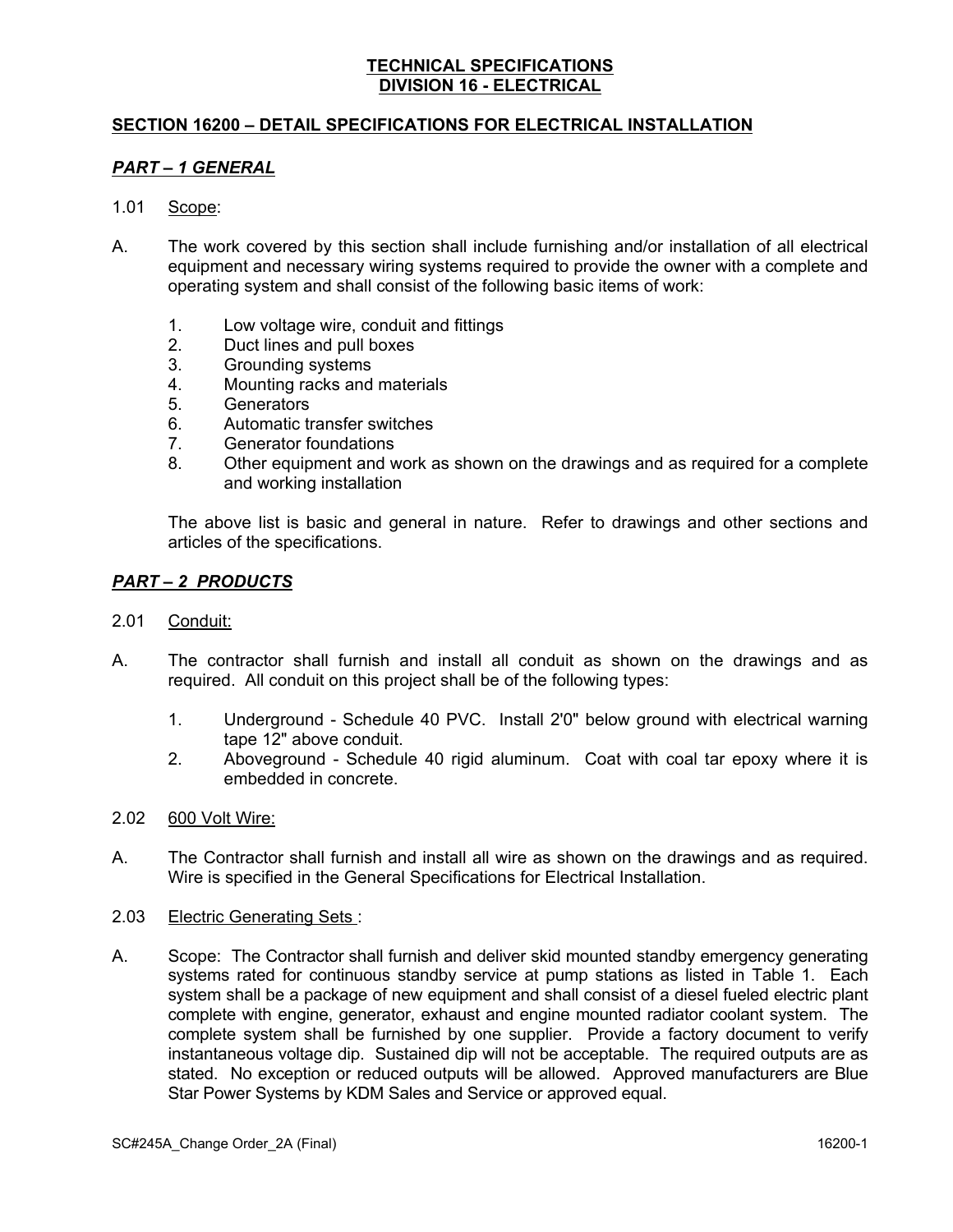## **SECTION 16200 – DETAIL SPECIFICATIONS FOR ELECTRICAL INSTALLATION**

#### **TABLE 1**

|                                                                  | <b>MARTIN ACRES</b>                         |
|------------------------------------------------------------------|---------------------------------------------|
| <b>KW</b>                                                        | 40                                          |
| KVA @ .8 POWER FACTOR                                            | 50                                          |
| MIN. PEAK STARTING KVA @ 20% INSTANTANEOUS<br><b>VOLTAGE DIP</b> | 41                                          |
| <b>POWER</b>                                                     | 120/240V,<br>SINGLE PHASE,<br>4 WIRE, 60 HZ |

B. General: The engine-generator set supplier shall be an authorized service organization of the manufacturer. The generator supplier shall have his own and maintain a permanent parts and service facility within a two hundred (200) mile radius of the jobsite. Service and parts shall be available on a twenty-four hour a day, seven days a week basis. The generator suppliers must meet this parts and service requirement and installation contractor shall submit certification and documentation with the submittal drawings to the satisfaction of the owner and engineer that this requirement is met. The electric generator set and components shall be produced by a manufacturer who is regularly engaged in manufacturing this product. The manufacturer shall have printed literature & brochures describing the standard series offered (not a one of a kind fabrication). The manufacturer shall furnish schematic & wiring diagrams for the engine-alternator sets. Sets not factory assembled, as a standard model with all controls, alternator, & engine tested together will not be acceptable. The manufacturer shall furnish (with submittals) a list of, at least, five successful installations in operation in the local area for a minimum of five years, with the same type & rating of equipment including the ATS. Provide the ratings if not the same as that specified. The performance test of the generating set series shall be in accordance with procedures certified by an independent testing laboratory. The manufacturer shall have successfully tested a prototype of the generating set series offered, per NFPA-110, which will include: Maximum power level, maximum motor starting capacity, structural soundness torsi graph analysis per MIL-STD-705B, method 504.2 fuel consumption, engine alternator temperature rise per NEMA MG1-22.40, single step load pick up, harmonic analysis and voltage waveform deviation per MIL-STD-705B, method 601.4, 3 phase short circuit test for mechanical and electrical strength.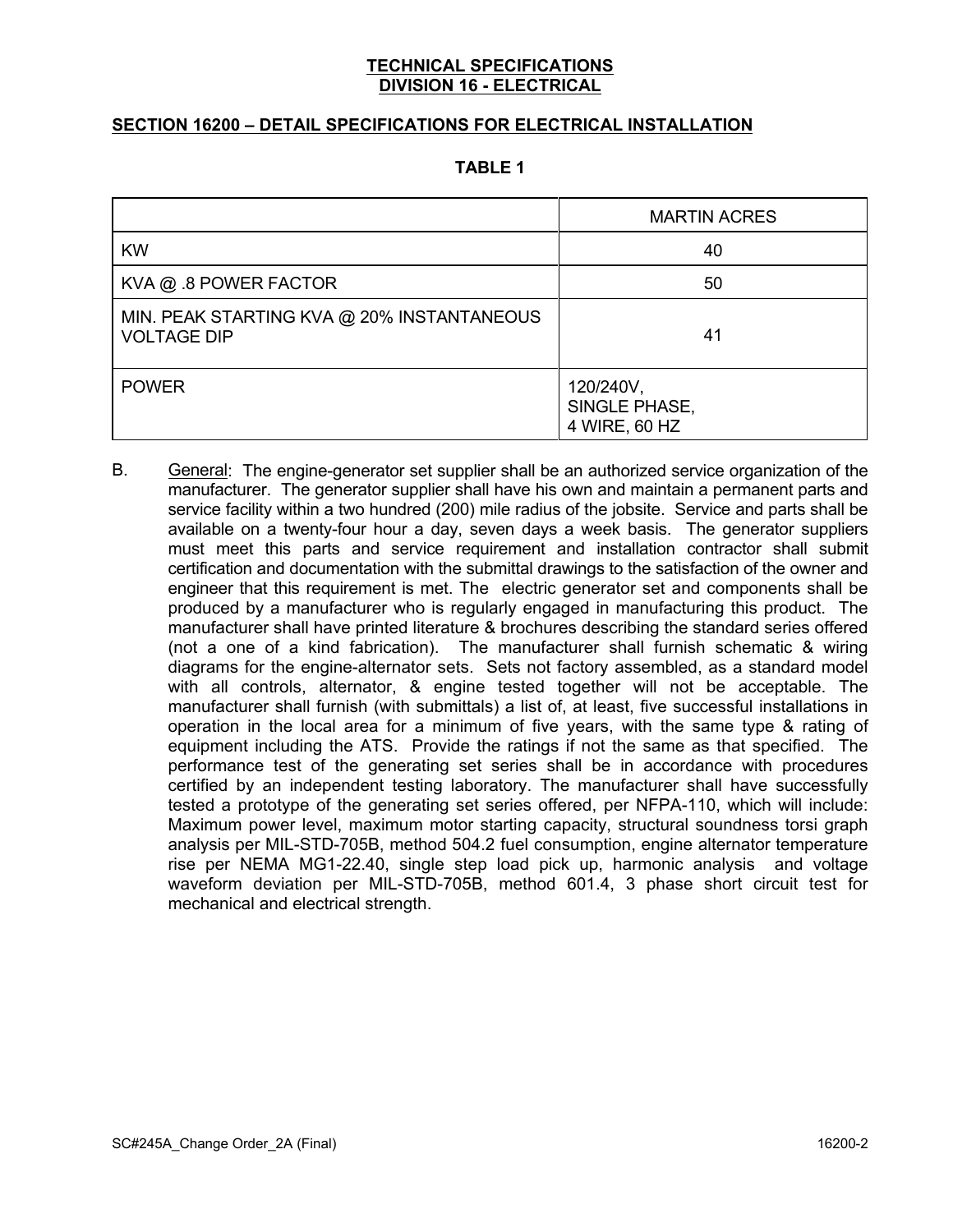### **SECTION 16200 – DETAIL SPECIFICATIONS FOR ELECTRICAL INSTALLATION**

- C. Engine: The engine shall be **diesel fueled**, turbocharged, four cycle, water-cooled with mounted radiator, fan, and water pump. It shall have replaceable wet liners and an engine and alternator operating speed of 1800 RPM. Intake and exhaust valves shall be heat resisting alloy steel, free rotating. Exhaust valve seat inserts shall be provided. Full pressure lubrication shall be supplied by a positive displacement lube oil pump. The engine shall have air cleaner, fuel and oil filters with replaceable elements and lube oil cooler. Engine speed shall be governed by an electronic isochronous governor to maintain alternator frequency within 0.5% from no-load to full-load alternator output. The engine shall have a minimum 45 AMP battery charging DC alternator with a transistorized voltage regulator. Remote, 2 wire starting shall be by a solenoid shift electric starter. Governor to be electronic – isochronous.
- D. Engine Instruments: The engine instrument panel shall contain an oil pressure gauge, coolant temperature gauge, battery charge rate ammeter, engine monitoring system and on diesel fueled units, and an **electronic fuel gage,** if diesel fired.
- E. Engine Controls: The generating set shall contain a complete engine start-stop control system which starts engine on closing contact and stops engine on opening contact. A cranking limiter shall be provided to open the starting circuit in approximately 45 to 90 seconds if the engine is not started within that time. The engine controls shall also include a 3-position selector switch with the following positions: RUN-STOP-REMOTE. The engine shall have the following additional equipment: single phase, 120/240V, single phase water jacket heater, safety shutdown system including low oil pressure, high engine temperature, low coolant level, over-speed, and over crank.
- F. Brushless Alternator:The alternator shall be a **PMG** 4 pole, revolving field design with temperature compensated solid state voltage regulator and brushless rotating rectifier exciter system. No brushes shall be allowed. The stator shall be directly connected to the engine flywheel housing, and the rotor shall be driven through a semi-flexible driving flange to insure permanent alignment. The insulation shall be Class H defined by NEMA MG1.65. The maximum hot spot temperature rise shall not exceed **105** degrees Celsius at 40 degrees Celsius ambient. Generator design shall prevent potentially damaging shaft currents. **Provide manufacturers certified motor starting capability curves to substantiate specified starting capabilities and manufacturers verifications of temperature rise compliance**. Furnish a 120 volt, generator space heater.
- G. Alternator Instrument Panel: The alternator instrument panel shall by wired, tested, and shock mounted on the generating set by the manufacturer of the alternator. It shall be microprocessor based, password protected and NFPA 110 compliant. It shall contain panel lighting, manual reset field circuit breaker, **main breaker,** frequency meter, running time meter, voltage adjusting rheostat, AC voltmeter, AC ammeter, volt/ammeter phase selector with OFF position, and fine speed control potentiometer. Alternator main breaker (s) shall be supplied with an interrupting rating suitable for alternator maximum fault currents. Main breaker shall be rated for continuous operation at maximum generator output. **The generator shall have 80% rated main breaker selected to protect the wiring and ATS.** Digital metering is acceptable.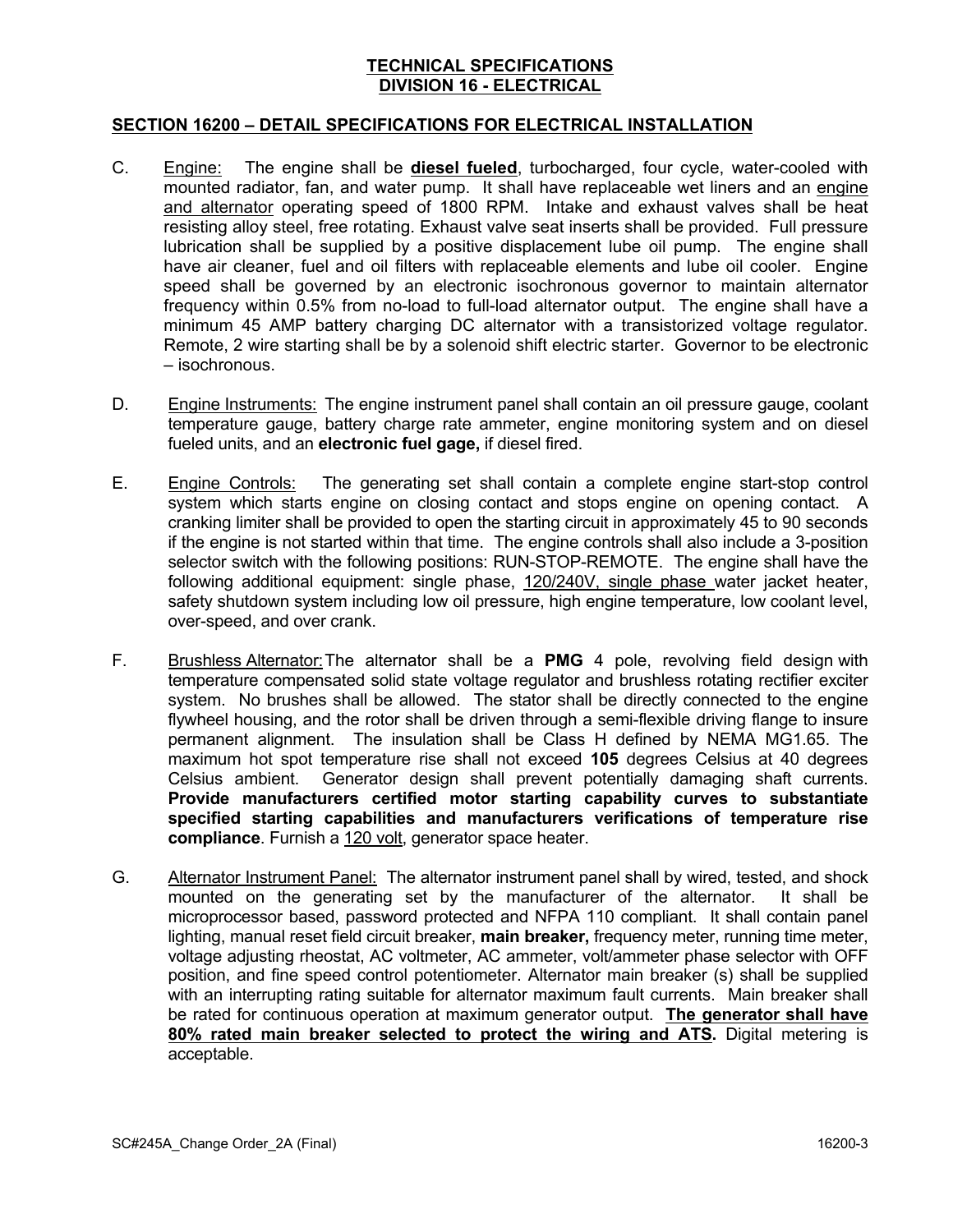## **SECTION 16200 – DETAIL SPECIFICATIONS FOR ELECTRICAL INSTALLATION**

- H. Safety Shutdown monitoring System: The electric generating plant shall be provided with automatic safety shutdowns including individual alarm terminals plus individual indicating lights revealing which safety caused shutdown. This monitoring system shall include safeties and indications as follows:
	- 1. Run
	- 2. Pre-warning low oil pressure
	- 3. Low oil pressure
	- 4. Pre-warning high engine temperature
	- 5. High engine temperature
	- 6. Over speed
	- 7. Low engine temperature
	- 8. Plant failed to start (over crank)
	- 9. Switch off
	- 10. High engine temperature, pre-warning
	- 11. Temperature
	- 12. One (1) extra fault lights
- I. Unit Performance: Frequency regulation shall not exceed 0.3 hertz from no load to rated load. Voltage regulation shall be within plus or minus 2% of rated voltage, from no load to full rated load. Recovery testable operation shall occur within 2 seconds. Stable or steady state operation is defined as operation with terminal voltage remaining constant within plus or minus 1% of rated voltage. A rheostat shall be provided with a minimum of plus or minus 5% voltage adjustment from rated value. Temperature rise shall be within NEMA MG1- 22.40 definition. The generator set & regulator must sustain at least 90% of no load voltage for ten seconds with 250% of rated load at near zero power factor connected to its terminals. The alternator, exciter and voltage regulator shall be designed & manufactured by the generator set manufacturer so that the characteristics shall be matched to the torque curve of the prime mover. This design allows the prime mover to utilize its fullest power producing capacity.
- J. Electric Plant Mounting: The electric plant shall be mounted on a rigid base. Isolation isolators shall be provided for installation beneath skid.
- K. Housing: The complete generating set shall be enclosed in a weather protected welded and bolted reinforced metal housing with removable side panels and hinged lockable metal panel doors. It shall have louvered air openings as required. Housing should be constructed of powder-coated steel painted in accordance with **UL 2200 paint standard** with hinged doors. House to have a louvered air intake. Provide a minimum of two (2) battery-powered lights inside of the outdoor enclosure. The lights shall consist of vapor proof D.C. incandescent lights on a 2 hour timer switch operable from the normal point of entry into the enclosure. Special lighting, indicated above, shall apply to units 180 KW and above. Provide a breaker panel of sufficient size to connect to the various auxiliary devices such as block heater, generator space heater, battery charger etc. such that only one single phase 120/240 volt auxiliary power circuit to the gen-set will be required. Provide a GFI receptacle for the battery heater. The entire system shall be wired at the factory. If heaters are other than the specified voltage, provide a buck boost or other type of transformer mounted in the enclosure of sufficient capacity to obtain the correct voltage. Housing shall be designed for a wind load of 120 MPH. **Provide factory documentation**.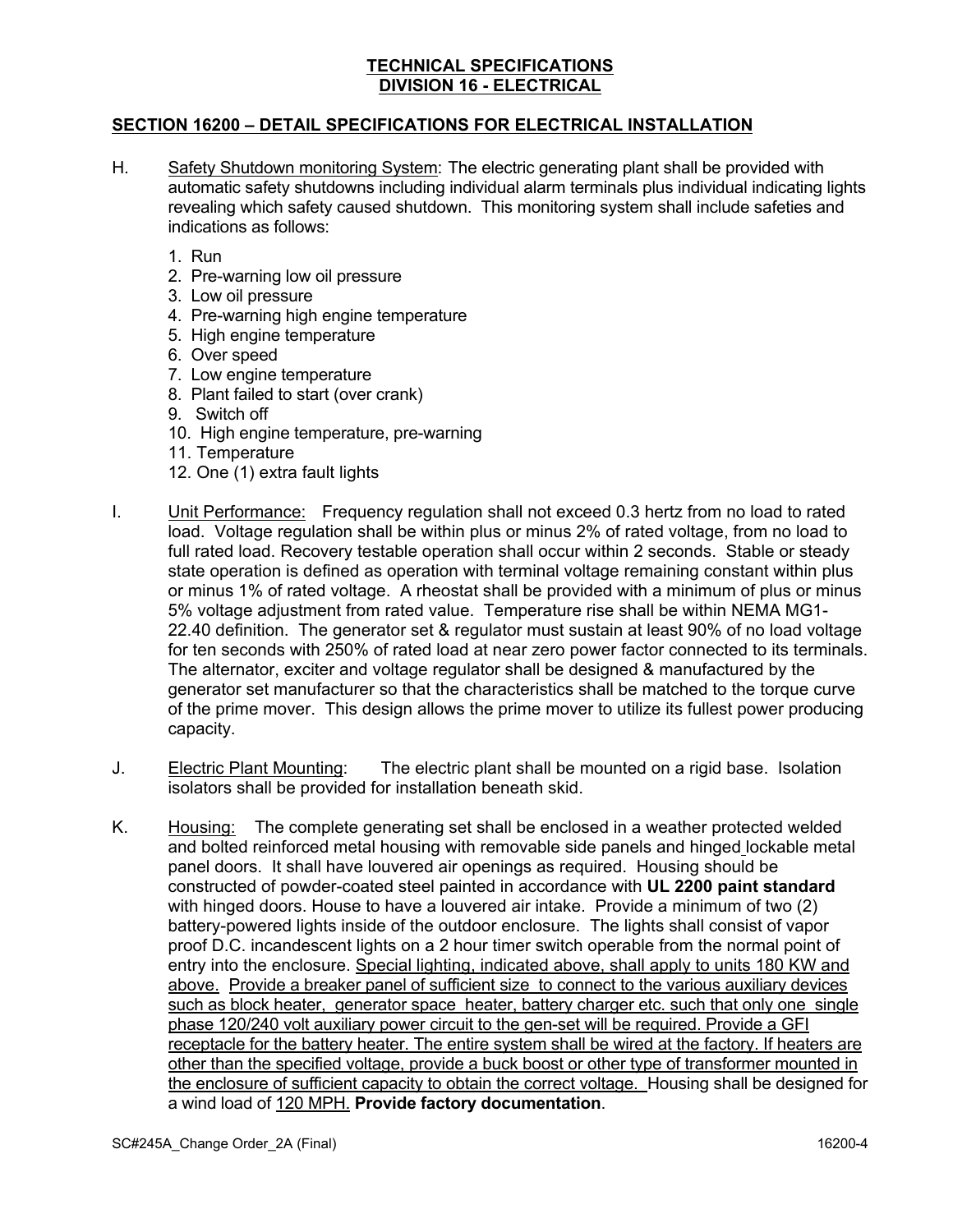## **SECTION 16200 – DETAIL SPECIFICATIONS FOR ELECTRICAL INSTALLATION**

- L. Silencer: A critical exhaust silencer shall be insulated and factory mounted internal to the unit. It shall be terminated by the vendor with an outlet extension pipe having a flapper to protect against rain entry.
- M. Batteries: Starting batteries with cables and racks inside of housing shall be furnished along with manufacturers recommended battery float charger with a minimum 10 amp output. Provide battery heaters that will maintain batteries at a minimum of 50 degrees F and a maximum of 90 degrees F per NFPA 110 article 3-3.1.
- N. Fuel Storage Tank: A double wall sub-base diesel storage tank of 24 hour full generator set rated load minimum capacity shall be furnished and mounted under the generator set unless an exact fuel capacity is indicated elsewhere. It shall have the structural integrity to support the generator set with it's accessories and be furnished with all mounting hardware and fuel connections. Furnish with a low fuel level alarm switch, and leak detection alarm switch, both wired to annunciator lights on the generator control panel and remote annunciator alarm panel (if the remote panel is specified). **Tank to be U.L. labeled with required emergency vent and lockable fill cap. After the unit has been tested, the contractor shall fill the tank with fuel.**
- O. Warranty: The engine generating set shall be warranted for a period of five (5) years from the date of initial start-up. **Warranty to cover 100% parts, labor and travel of all parts and equipment supplied.**
- P. Supervisory Engineer: The unit shall be started and placed in operation at the job site at full load using a portable load bank for two hours in the presence of the Owner or his representatives. The supplier of the electric plant shall furnish the necessary engine lubricating oil, load bank and optimum solution of ethylene glycol engine coolant and test run the unit. The supplier of the plant shall provide the services of a factory trained technician to assist in the testing and to instruct Owner's personnel in proper maintenance and operation of the unit. Four (4) full Operation & Maintenance Manuals (including full engine manuals) and parts lists shall be provided unless more than 4 is required in other sections of these specifications.
- Q. Shop Drawing Submittal: The engine/generator supplier shall refer and include with his submittal an engineered drawing showing the proper interconnection of his equipment with that of others specific to this project. Terminal numbers of his equipment is to be included on this interconnection drawing. Standard drawings showing various options that may or may not be included in the supplied equipment will not be considered as the drawing specified above but may be submitted in addition to that specified. Submittals that are unclear and/or causes the engineer to ponder will be rejected.
- R. Access Steps: The generator set manufacturer/vendor shall provide access steps as required to allow the operator to easily access the control panel and instruments.
- 2.04 Automatic Transfer Switch:
- A. The Contractor shall furnish and install one (1) automatic transfer switch as described below. The automatic transfer switch shall be warranted for a period of five (5) years from the date of initial start-up. **Warranty to cover 100% parts, labor and travel of all parts and equipment supplied.** Switch shall be as follows: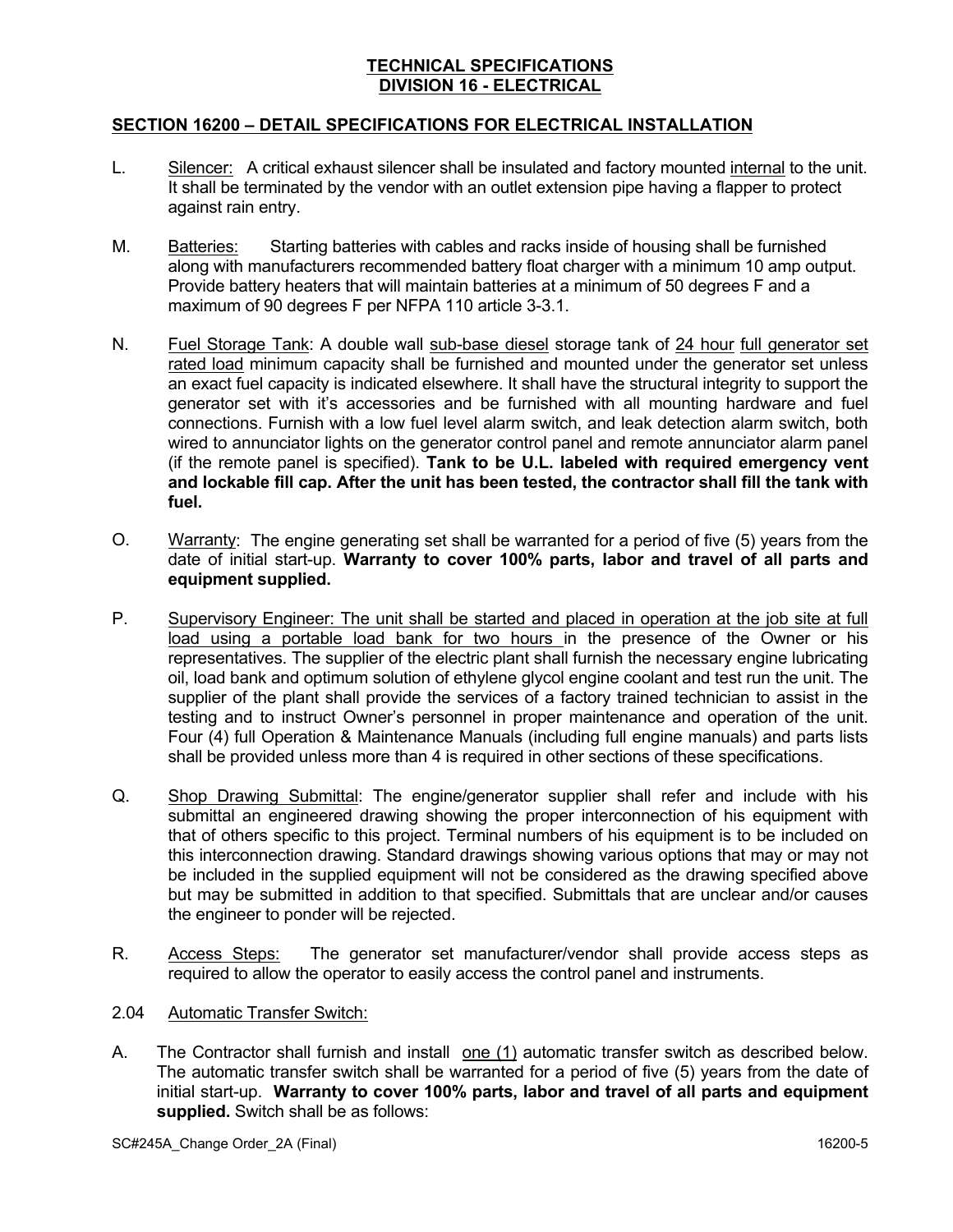## **SECTION 16200 – DETAIL SPECIFICATIONS FOR ELECTRICAL INSTALLATION**

Switch shall have the following ratings:

- 1. 200 amps continuous current
- 2. 240 volts
- 3. 2 pole double throw
- 4. 22,000 amps interrupting rating minimum
- 5. NEMA 4X stainless steel enclosure

The Automatic Transfer switch will be a non-fused fully rated enclosed switch which complies to NEMA ICS2-447, NFPA 70, NFPA 99, NFPA 110, and UL 1008. It shall have front access to all control panels and contacts. Main contact material shall consist of silver (87% min) and cadmium. Plexiglas covers shall shield electronic controls and main contact connections. Wiring shall be numbered for easy identification. The Break before Make transfer action shall be required no more than 3 cycles and the mechanism shall incorporate lifetime lubrication within a temperature range of –29 degrees C to 60 degrees C (-20 degrees F to 140 degrees F). It shall incorporate solid state programmable logic, be assembled and tested, and include: NOTE: Circuit breaker type switches are not acceptable.

- 1. 1- Sheet steel enclosure with hinged, gasketed, key lockable door.
- 2. 1- Operating transfer switch consisting of single solenoid, electrically operated, mechanically held.
- 3. Solderless connectors for normal source cables, emergency source cables, load cables, and solid neutral bar.
- 4. 1-High fault withstanding capacity.
- 5. 1- Voltage monitoring of each phase of normal source (full protection), adjustable 70 to 90 percent
- 6. 1-Voltage of emergency at transfer, 70 to 90 percent (factory set 90 percent).
- 7. 1- Frequency of emergency at transfer, 70 to 90 percent (factory set 90 percent).
- 8. 1- Voltage and frequency monitoring of one phase of emergency source.
- 9. 1-Time delay, engine starting, adjustable 0.1 to 10 seconds, set at 3 seconds.
- 10. 1-Engine minimum run *(5* to 30 minutes) (factory set 20 minutes).
- 11. 1-Engine Cool down timer factory set 5 minutes.
- 12. 1-Time delay, normal to emergency (0.1 to 6 second adjustable).
- 13. 1-Time delay emergency to normal (I to 30 minutes) (factory set *5* minutes).
- 14. 1-In phase monitor. Monitors the normal and emergency sources and permits transfer in either direction only when the phase angles of both sources are in phase and have a frequency difference within ±two cycles. Programmed transition is acceptable.
- 15. 1-Three position mode selector switch in the face of the enclosure, marked auto, test, and fast test.
- 16. 1-Exceriser (7 days from initial command).
- 17. 1- Transfer when exercising (on/off switch)
- 18. 1-Pilot lights in face of enclosure which the ATS is connected.
- 19. 1-Auxiliary C-form contacts for normal and emergency.
- 20. Furnish all lugs as required to receive the incoming and outgoing.
- 21. 1-Internal cabling, terminal boards, fuses, fuse nameplates, and miscellaneous hardware as needed.
- 22. Software consisting of: dimensional drawing, drawing, electrical schematic, and parts list.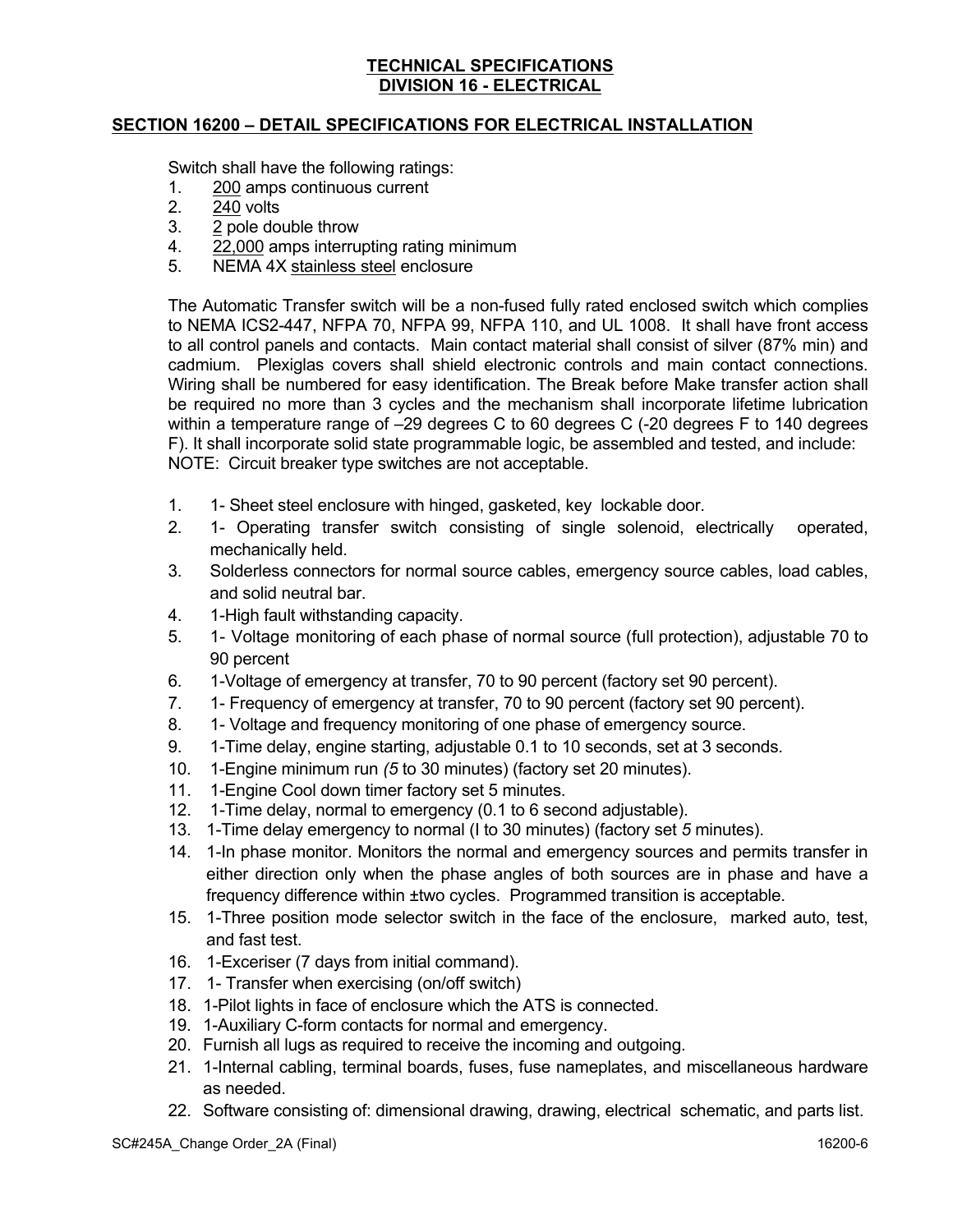## **SECTION 16200 – DETAIL SPECIFICATIONS FOR ELECTRICAL INSTALLATION**

#### *PART 3 – EXECUTION*

#### 3.01 Coordination with Factory Servicemen:

A. The contractor shall coordinate his work with the factory serviceman of the various vendors and shall provide whatever assistance is necessary to place the entire system in operation.

#### 3.02 Coordination with the Power Company:

- A. All work on the service entrance from weather head or pad mounted transformer to utilization equipment shall be per local power company requirements. Where there is conflict with plans and specifications with the power company requirements, the power company requirements shall govern. The contractor shall notify the engineer in advance of making a change for the engineer's approval. In some instances, larger wire and conduit sizes may be required. The contractor shall anticipate this requirement and include it in the bid price.
- B. The contractor shall coordinate all work with the local power company including scheduling and applying for service, furnishing, and/or installing all metering equipment and installing all service entrance weather heads at elevation as required by power company and NEC.
- C. Seal all conduits entering panels with duct seal where it is possible that water or moisture shown on drawings or indicated in these specifications). Utilize weather heads for all overhead service wire entering conduit. Where service conduit is installed by power company, the contractor shall furnish a properly sized weather head to the power company to prevent water from entering any panel in which it terminates.

#### 3.03 Electrical Technicians:

A. The contractor shall employ and pay for electrical technicians as necessary to insure proper installation, connection, testing, and placing into proper service electrical equipment. Utilize experienced personnel only. Coordinate all work with other vendor's technicians and service personnel.

#### 3.04 Grounding:

A. The contractor shall furnish and install a complete grounding system to provide a safe operating environment. Additional wires for grounding may be required in certain conduit runs. Install as required per NEC. Additional ground rods may also be required to obtain the minimum ground resistance required by NEC. Furnish and install as required to meet the requirements of NEC.

#### 3.05 Submittals:

- A. Submittal data shall include, but not be limited to the following requirements:
	- 1. Complete materials list and items proposed to be furnished and installed.
	- 2. Enclosure dimensions materials of construction and NEMA ratings.
	- 3. Circuit Breaker Interrupting Ratings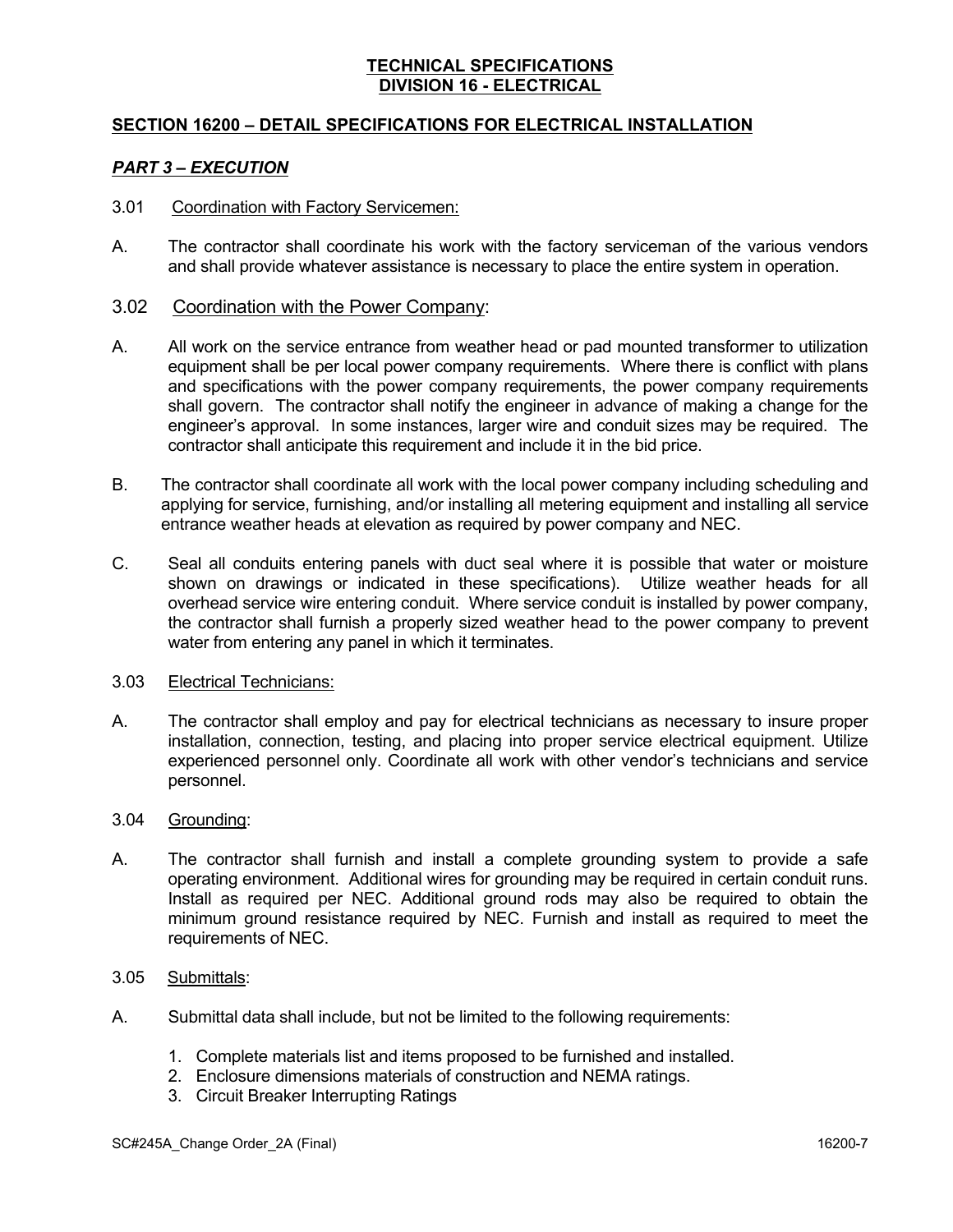### **SECTION 16200 – DETAIL SPECIFICATIONS FOR ELECTRICAL INSTALLATION**

- 4. All electrical drawings so that the system can be checked for compatibility with other systems to which it interfaces.
- B. Any submittals that are not complete, causes the engineer to ponder, or where it is obvious that no effort was made to properly prepare them for easy checking by the engineer will be rejected in their entirety.
- C. Submittals sent to engineer for processing that require information on equipment has not been previously submitted for approval may or may not be reviewed before dependent submittals are sent.

#### 3.06 Substitutions:

A. On any proposed substitute to the specified item, it shall be the responsibility of the contractor to show proof to the engineer, that the proposed substitute is equal to the specified item by making written evaluation comparisons on material, performance, workmanship, maintenance features, energy use, durability, appearance, and the effect on compatibility with the other elements of the system which the item will be used. All changes required in the wiring and other electrical modifications shall be the responsibility of the contractor.

#### 3.07 Guarantee:

A. All equipment shall be guaranteed against defects in material and workmanship for a period of one year from date of owner's final inspection and acceptance, except equipment specifically indicated in these specifications as having an extended warranty period, to the effect that any defective equipment shall be repaired or replaced without cost or obligation to the owner.

#### 3.08 Other Provisions:

A. Where there are conflicts between various sections of the electrical specifications and/or drawings and/or other sections of the specifications, then the more stringent wording for a particular product, material, or item of work shall apply unless approved otherwise by the engineer. Should a discrepancy occur, notify the engineer before proceeding. The electrical drawings show the general locations of the equipment. The contractor shall refer to the mechanical and civil drawings to obtain more accurate and the latest location of the equipment as well as to scale the drawings for distances. Equipment shown shall be mounted and placed so as not to violate any OSHA or NEC rules as to working space and obstruction clearance. Seal all conduits entering panels with duct seal where it is possible that water or moisture can enter the conduit due to it location or in case of damage to the conduit (use silicon where shown on drawings or indicated in these specifications).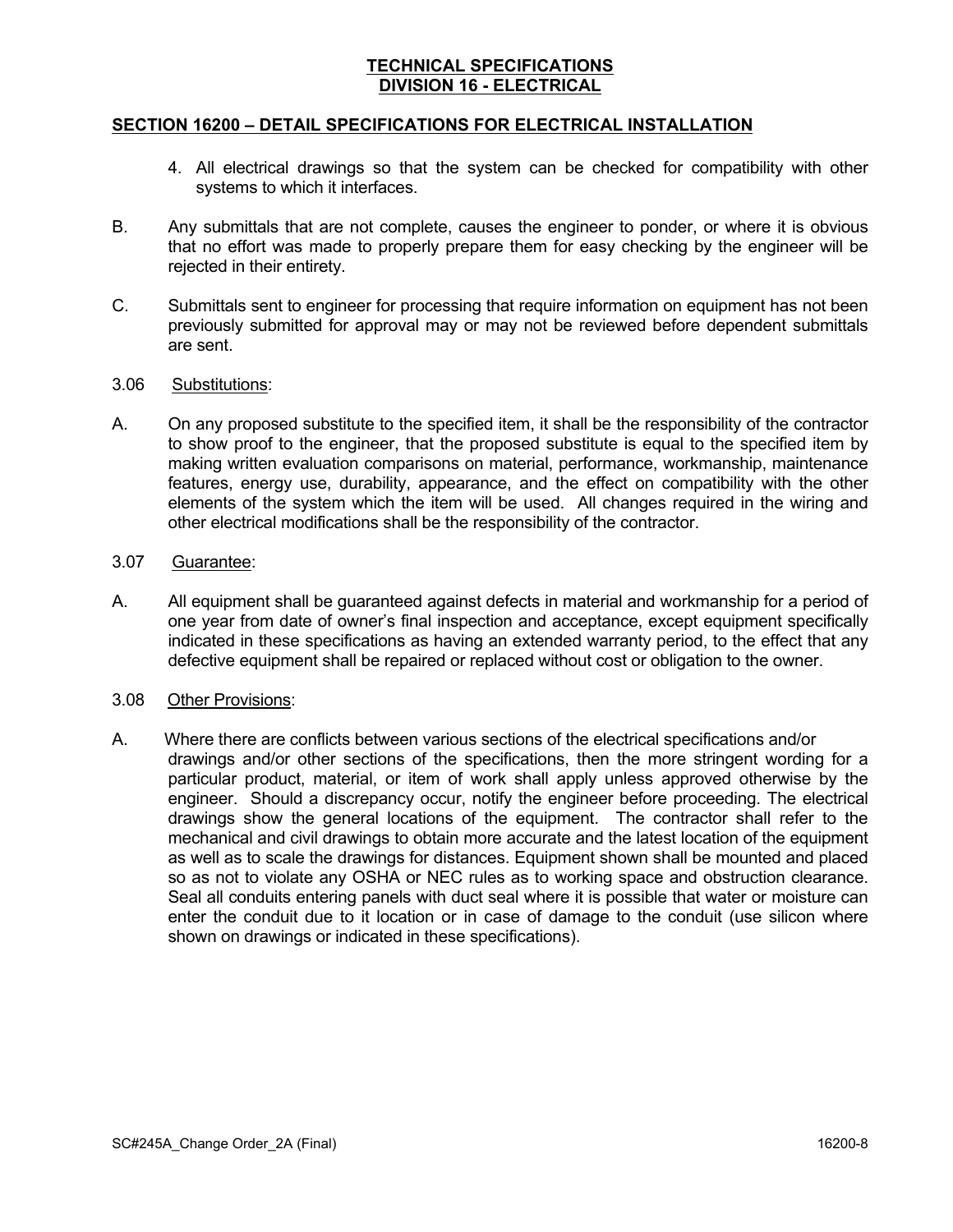## **SECTION 16200 – DETAIL SPECIFICATIONS FOR ELECTRICAL INSTALLATION**

# 3.09 List of Submittals:

- A. The following items shall be submitted for approval and /or records:
	- 1. Circuit breakers
	- 2. Low voltage wire, conduit and fittings
	- 3. Generator
	- 4. Automatic transfer switch
	- 5. Any other items that require electrical connection or as requested by the Engineer

### *END OF SECTION*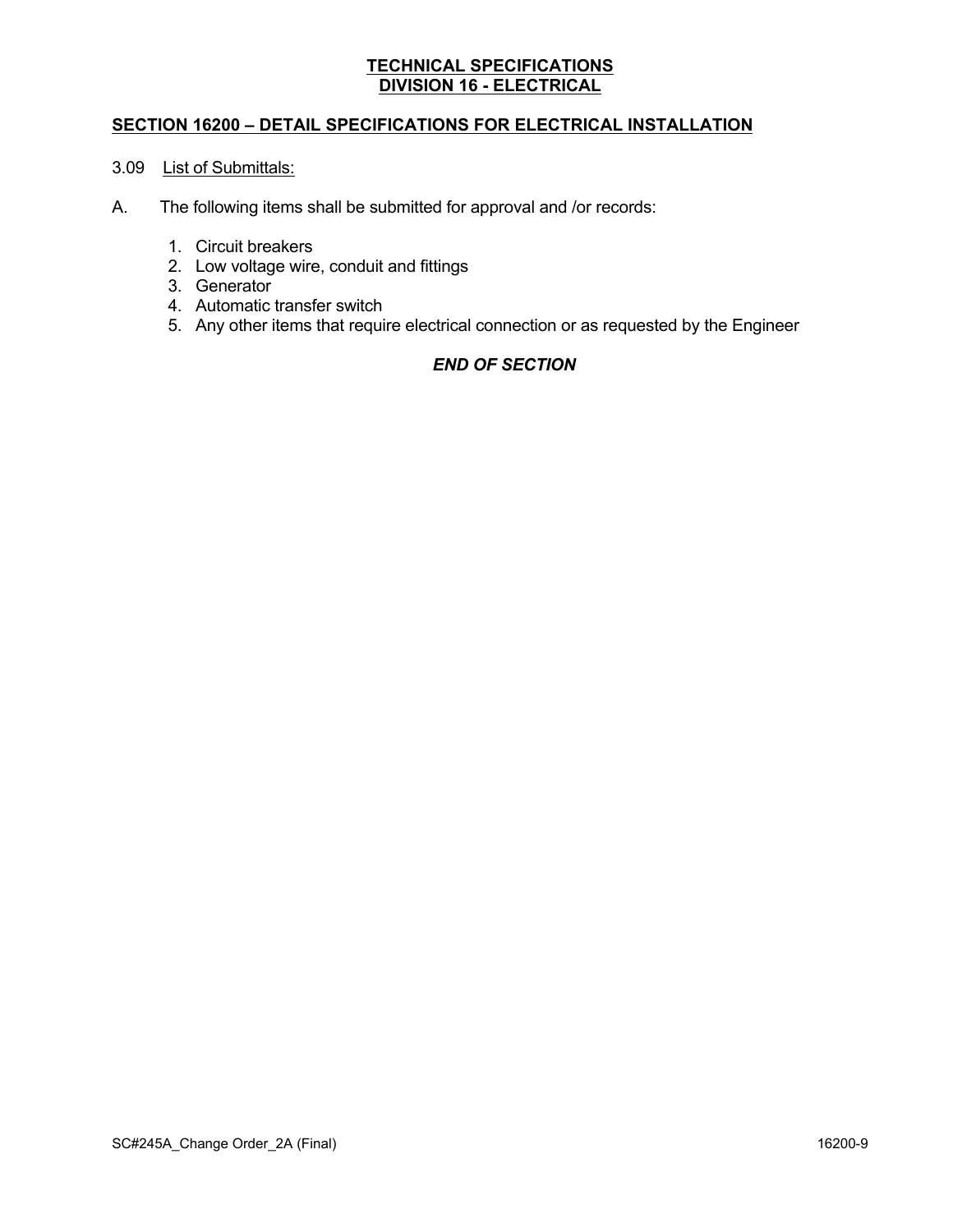

| $\sim$ 8<br>$-21$<br>Common Common |                      |         |        |                         |                   | REQ'D<br>(REF.<br>$4\frac{4}{\pi}$<br>ᆔ | DRAINAGE DITCH<br>ा<br>O<br><b>FENCE</b><br>HOMB | м<br>$\frac{1}{10}$                                         |  | ₹Š<br><b>HIRG</b><br>SHE<br>ころ<br>요                            | SNILSIX<br>$\blacksquare$<br>$\overline{6}$<br>$\overline{\phantom{0}}$<br>$\blacksquare$<br>ဂ<br><b>SAML</b><br>င | <b>CONTROL</b><br>ᅮ<br><b>ANEL</b> |
|------------------------------------|----------------------|---------|--------|-------------------------|-------------------|-----------------------------------------|--------------------------------------------------|-------------------------------------------------------------|--|----------------------------------------------------------------|--------------------------------------------------------------------------------------------------------------------|------------------------------------|
|                                    | MORGAN<br>consulting | GOUDEAU | $-\&$  | ASSOCIATES<br>engineers |                   |                                         |                                                  | SCALE: AS SHOWN<br>DATE: $11 - 17 - 21$<br>DESIGNED BY: WHJ |  | PUMP STATION GENERATOR PLAN<br>AND DETAILS (MARTIN ACRES)      |                                                                                                                    | SHEET<br>NUMBER                    |
| PROJECT NO.<br>SC#245              | 1703<br>OPELOUSAS    | west    | landry | street<br>$LOUISIAMAMM$ | $\overline{DATE}$ | REVISION DESCRIPTION                    | $\overline{BY}$                                  | CHECKED BY: WHJ<br>DRAWN BY: DLS                            |  | SOUTH GRANT SEWER COLLECTION SYSTEM<br>GRANT PARISH, LOUISIANA |                                                                                                                    | 16A                                |